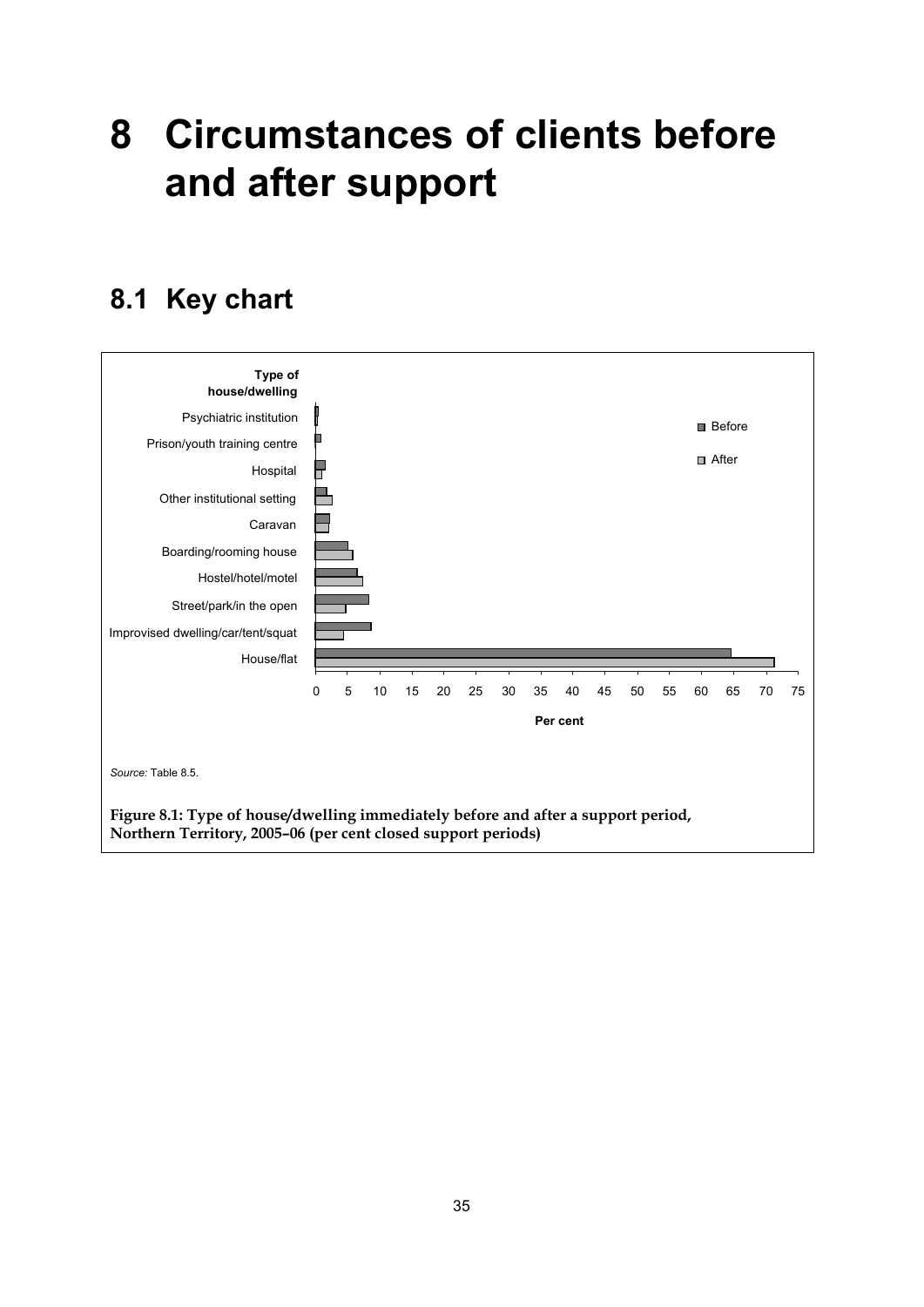## **8.2 Tables**

**Table 8.1: SAAP closed support periods: main source of income immediately before and after a support period, Northern Territory, 2005–06 (per cent)** 

|                                            | Closed support periods in which<br>clients needed assistance to<br>obtain/maintain a pension or benefit |       | All closed support periods |       |
|--------------------------------------------|---------------------------------------------------------------------------------------------------------|-------|----------------------------|-------|
| Main source of income                      | <b>Before</b>                                                                                           | After | <b>Before</b>              | After |
| No income                                  | 18.6                                                                                                    | 9.1   | 9.8                        | 6.7   |
| Government payments                        | 75.5                                                                                                    | 81.5  | 82.6                       | 83.9  |
| Other                                      | 5.9                                                                                                     | 9.3   | 7.6                        | 9.4   |
| Total                                      | 100.0                                                                                                   | 100.0 | 100.0                      | 100.0 |
| Total (number with valid data)             | 350                                                                                                     | 350   | 3,900                      | 3,450 |
| Number with 'Client left without providing |                                                                                                         | $25$  |                            | 300   |
| any information'                           | n.a.                                                                                                    |       | n.a.                       |       |
| Number with 'Don't know'                   | $25$                                                                                                    | $25$  | 100                        | 300   |
| Number with missing data                   | $25$                                                                                                    | $25$  | 50                         | 50    |
| Total (number)                             | 350                                                                                                     | 350   | 4,050                      | 4,050 |

*Note:* Figures have been weighted to adjust for agency non-participation and client non-consent.

*Source:* SAAP Client Collection.

#### **Table 8.2: SAAP closed support periods: employment status in the week before and after a support period, Northern Territory, 2005–06 (per cent)**

|                                            | Closed support periods in which<br>clients needed assistance in<br>employment and training |       | All closed support periods |       |
|--------------------------------------------|--------------------------------------------------------------------------------------------|-------|----------------------------|-------|
| <b>Employment status</b>                   | <b>Before</b>                                                                              | After | <b>Before</b>              | After |
| Employed full time                         | $(*)$                                                                                      | 7.4   | 5.8                        | 7.4   |
| Employed part time                         |                                                                                            | 16.2  | 6.0                        | 7.1   |
| Unemployed (looking for work)              | 46.8                                                                                       | 29.8  | 28.2                       | 24.1  |
| Not in labour force                        | 45.9                                                                                       | 46.6  | 60.0                       | 61.3  |
| Total                                      | 100.0                                                                                      | 100.0 | 100.0                      | 100.0 |
| Total (number with valid data)             | 100                                                                                        | 100   | 3.850                      | 3,250 |
| Number with 'Client left without providing |                                                                                            |       |                            |       |
| any information'                           | n.a.                                                                                       | $25$  | n.a.                       | 350   |
| Number with 'Don't know'                   | $25$                                                                                       | $25$  | 150                        | 350   |
| Number with missing data                   |                                                                                            | $25$  | $25$                       | 100   |
| Total (number)                             | 100                                                                                        | 100   | 4,050                      | 4,050 |

*Notes* 

1. To ensure confidentiality some cells in this table have been replaced with  $(') \rightarrow$ . While these cases are not presented separately, they are included in the total.

2. Figures have been weighted to adjust for agency non-participation and client non-consent.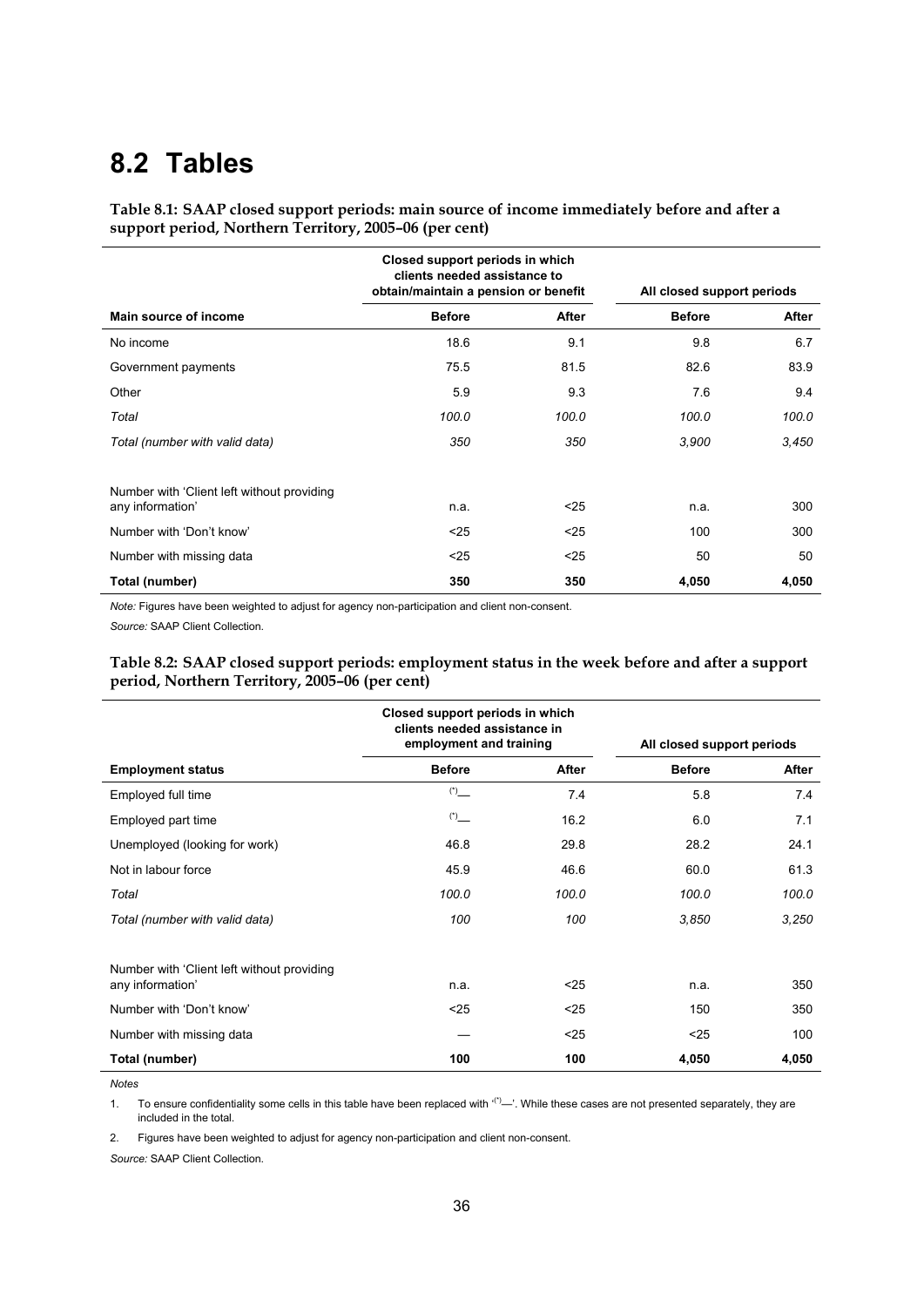|                               | 1 day   | $>1 - 7$ |       |       | $>4 - 13$<br>$>1 - 4$ |       | $>13-26$ $>26-52$ |                      | <b>Total</b>         |  |
|-------------------------------|---------|----------|-------|-------|-----------------------|-------|-------------------|----------------------|----------------------|--|
| After support                 | or less | days     | weeks | weeks | weeks                 | weeks | $>52$<br>weeks    | %                    | <b>Number</b>        |  |
| Main source of income         |         |          |       |       |                       |       |                   |                      |                      |  |
| No income                     | 5.6     | 7.3      | 7.5   | 7.0   | 7.5                   |       |                   | 6.7                  | 250                  |  |
| Government payments           | 86.4    | 85.9     | 85.2  | 78.4  | 73.8                  | 82.6  | 81.2              | 83.9                 | 2,900                |  |
| Other                         | 8.0     | 6.8      | 7.3   | 14.6  | 18.7                  |       |                   | 9.4                  | 300                  |  |
| Total                         | 100.0   | 100.0    | 100.0 | 100.0 | 100.0                 | 100.0 | 100.0             | 100.0                | $\sim$ $\sim$        |  |
| Total (row %)                 | 19.3    | 31.7     | 24.4  | 14.6  | 5.5                   | 2.8   | 1.7               | 100.0                | $\ddot{\phantom{1}}$ |  |
| Total (number)                | 650     | 1,100    | 850   | 500   | 200                   | 100   | 50                | $\sim$ $\sim$        | 3,450                |  |
| <b>Employment status</b>      |         |          |       |       |                       |       |                   |                      |                      |  |
| Employed full time            | 6.9     | 6.4      | 6.9   | 8.8   | 11.4                  | 9.9   | 11.0              | 7.4                  | 250                  |  |
| Employed part time            | 7.9     | 6.1      | 4.7   | 9.1   | 9.1                   | 14.3  | 13.2              | 7.1                  | 250                  |  |
| Unemployed (looking for work) | 28.0    | 23.2     | 26.0  | 22.3  | 14.0                  | 23.7  | 19.7              | 24.1                 | 800                  |  |
| Not in labour force           | 57.1    | 64.3     | 62.4  | 59.8  | 65.5                  | 52.1  | 56.0              | 61.3                 | 2,000                |  |
| Total                         | 100.0   | 100.0    | 100.0 | 100.0 | 100.0                 | 100.0 | 100.0             | 100.0                | $\sim$ $\sim$        |  |
| Total (row %)                 | 19.2    | 30.4     | 24.7  | 15.4  | 5.7                   | 2.9   | 1.7               | 100.0                | $\sim$ $\sim$        |  |
| Total (number)                | 650     | 1,000    | 800   | 500   | 200                   | 100   | 50                | $\ddot{\phantom{1}}$ | 3,250                |  |

**Table 8.3: SAAP closed support periods: main source of income and employment status after support by length of support, Northern Territory, 2005–06 (per cent)** 

*Notes* 

1. Number excluded due to errors and omissions (weighted): 619 (length of support and main source of income, including 'Don't know' and 'Client left without providing any information').

2. Number excluded due to errors and omissions (weighted): 796 (length of support and employment status, including 'Don't know' and 'Client left without providing any information').

3. To ensure confidentiality some cells in this table have been replaced with  $T \rightarrow$ . While these cases are not presented separately, they are included in the total.

4. Figures have been weighted to adjust for agency non-participation and client non-consent.

*Source:* SAAP Client Collection.

#### **Table 8.4: SAAP closed support periods: student status immediately before and after a support period, by age, Northern Territory, 2005–06 (per cent)**

|                                                                | 5-17 years    |       | 18+ years     |       | Total         |       |  |
|----------------------------------------------------------------|---------------|-------|---------------|-------|---------------|-------|--|
| <b>Student status</b>                                          | <b>Before</b> | After | <b>Before</b> | After | <b>Before</b> | After |  |
| Not a student                                                  | 65.5          | 66.2  | 98.2          | 98.1  | 93.9          | 93.7  |  |
| Primary/secondary student                                      | 29.6          | 29.3  | 0.3           | 0.3   | 4.1           | 4.3   |  |
| Post-secondary student/employment training                     | 4.9           | 4.4   | 1.5           | 1.6   | 2.0           | 2.0   |  |
| Total                                                          | 100.0         | 100.0 | 100.0         | 100.0 | 100.0         | 100.0 |  |
| Total (number with valid data)                                 | 500           | 400   | 3,200         | 2,650 | 3,650         | 3.100 |  |
| Number with 'Client left without providing any<br>information' | n.a.          | 50    | n.a.          | 300   | n.a.          | 350   |  |
| Number with 'Don't know'                                       | 50            | 50    | 200           | 350   | 250           | 400   |  |
| Number with missing data                                       | $25$          | $25$  | $25$          | 100   | $25$          | 100   |  |
| Total (number)                                                 | 500           | 500   | 3,400         | 3,400 | 3,900         | 3,900 |  |

*Notes* 

1. Table excludes closed support periods for clients aged 4 years and under.

2. Figures have been weighted to adjust for agency non-participation and client non-consent.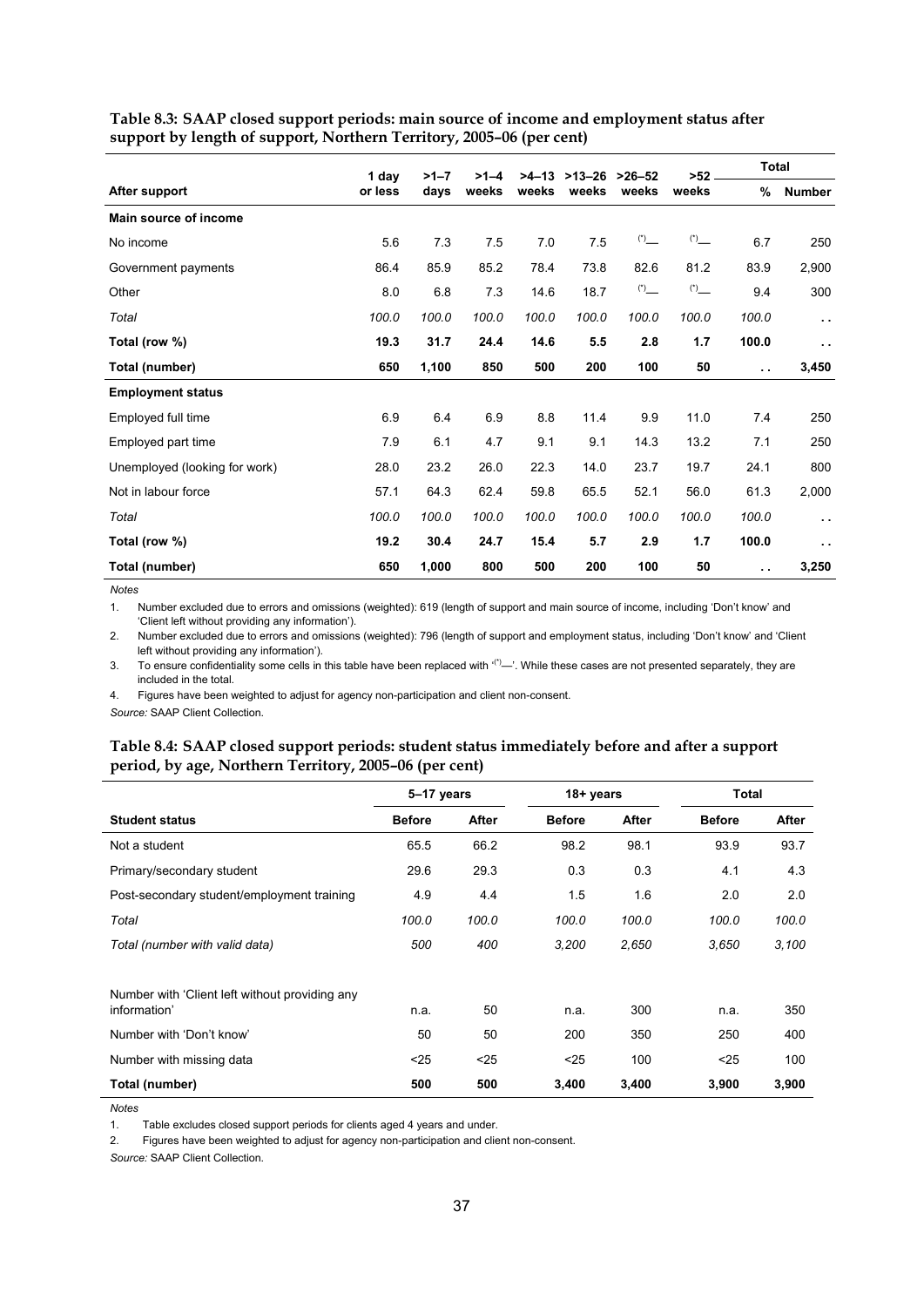|                                                | Closed support periods in<br>which clients needed assistance<br>to obtain/maintain<br>independent housing |       | All closed support periods |              |
|------------------------------------------------|-----------------------------------------------------------------------------------------------------------|-------|----------------------------|--------------|
| Type of house/dwelling                         | <b>Before</b>                                                                                             | After | <b>Before</b>              | <b>After</b> |
| Improvised dwelling/sleeping rough             | 12.4                                                                                                      | 5.8   | 16.9                       | 9.2          |
| Improvised dwelling/car/tent/squat             | 8.3                                                                                                       | 3.8   | 8.7                        | 4.5          |
| Street/park/in the open                        | 4.2                                                                                                       | 1.9   | 8.3                        | 4.8          |
| House/dwelling                                 | 85.0                                                                                                      | 90.7  | 78.5                       | 86.6         |
| House/flat                                     | 73.9                                                                                                      | 81.3  | 64.5                       | 71.2         |
| Caravan                                        | 1.5                                                                                                       | 1.5   | 2.3                        | 2.1          |
| Boarding/rooming house                         | 4.1                                                                                                       | 3.3   | 5.2                        | 5.9          |
| Hostel/hotel/motel                             | 5.4                                                                                                       | 4.6   | 6.6                        | 7.4          |
| <b>Institutional setting</b>                   | 2.6                                                                                                       | 3.5   | 4.5                        | 4.2          |
| Hospital                                       | 1.5                                                                                                       | $(*)$ | 1.6                        | 1.0          |
| Psychiatric institution                        | 0.8                                                                                                       | $(*)$ | 0.5                        | 0.4          |
| Prison/youth training centre                   |                                                                                                           |       | 0.8                        | 0.2          |
| Other institutional setting                    |                                                                                                           | 1.7   | 1.7                        | 2.6          |
| Total                                          | 100.0                                                                                                     | 100.0 | 100.0                      | 100.0        |
| Total (number with valid data)                 | 900                                                                                                       | 650   | 3,800                      | 2,700        |
| Number with 'Client left without providing any |                                                                                                           |       |                            |              |
| information'                                   | n.a.                                                                                                      | 250   | n.a.                       | 550          |
| Number with 'Don't know'                       | 50                                                                                                        | 50    | 250                        | 700          |
| Number with missing data                       | $25$                                                                                                      | $25$  | $25$                       | 100          |
| Total (number)                                 | 900                                                                                                       | 900   | 4,050                      | 4,050        |

**Table 8.5: SAAP closed support periods: type of house/dwelling immediately before and after a support period, Northern Territory, 2005–06 (per cent)** 

*Notes* 

l.

1. To ensure confidentiality some cells in this table have been replaced with  $T$ <sup>(\*)</sup>—'. While these cases are not presented separately, they are included in the total.

*2.* Figures have been weighted to adjust for agency non-participation and client non-consent.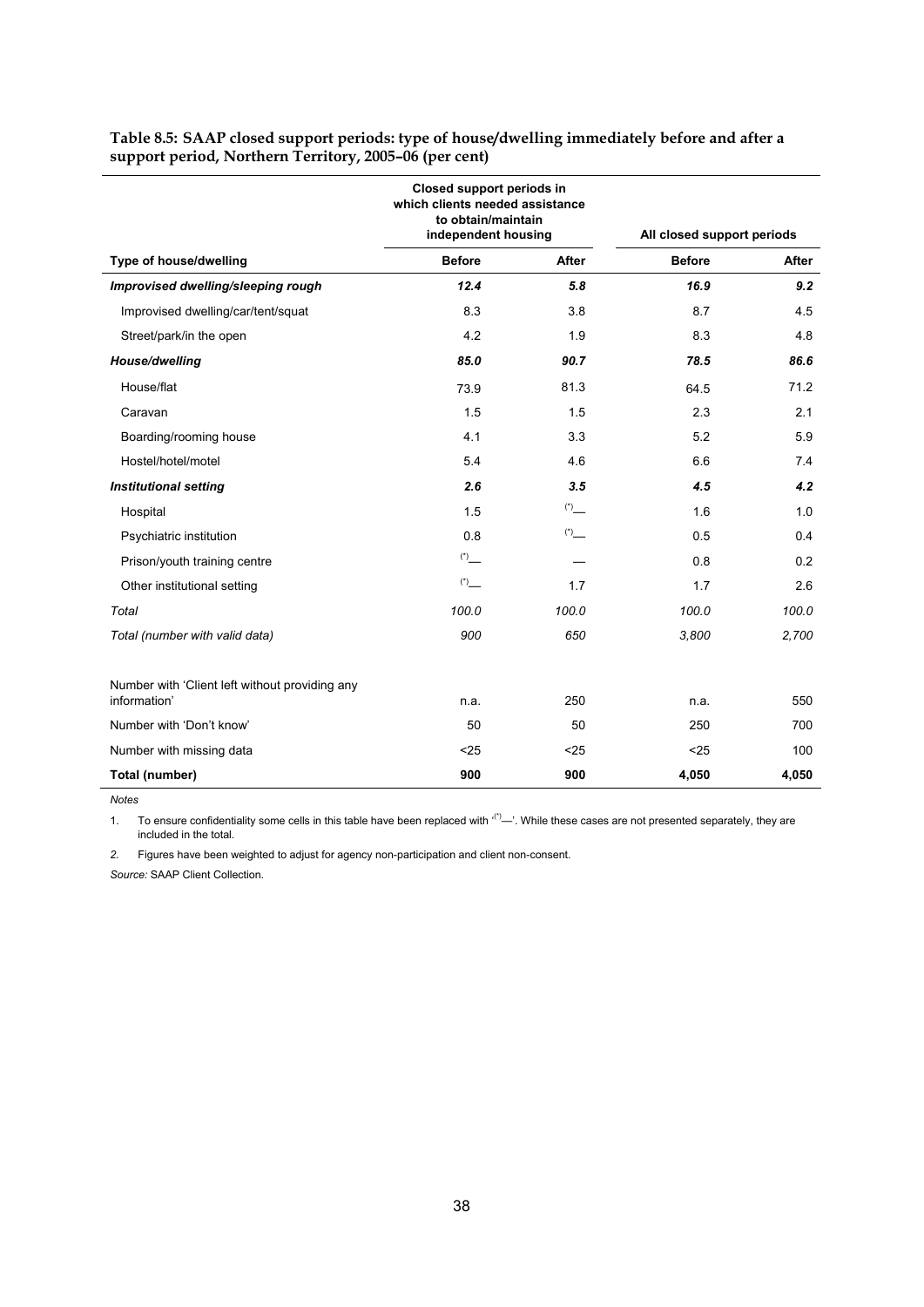|                                                                | Closed support periods in<br>which clients needed assistance<br>to obtain/maintain<br>independent housing |              | All closed support periods |       |
|----------------------------------------------------------------|-----------------------------------------------------------------------------------------------------------|--------------|----------------------------|-------|
| Type of tenure                                                 | <b>Before</b>                                                                                             | <b>After</b> | <b>Before</b>              | After |
| <b>SAAP/CAP funded accommodation</b>                           | 8.3                                                                                                       | 7.3          | 7.0                        | 9.9   |
| SAAP/CAP crisis/short term accommodation                       | 5.2                                                                                                       | 3.1          | 4.7                        | 6.1   |
| SAAP/CAP medium/long term accommodation                        | 1.8                                                                                                       | 3.4          | 1.3                        | 2.7   |
| Other SAAP/CAP funded accommodation                            | 1.2                                                                                                       | 0.8          | 1.0                        | 1.2   |
| No tenure                                                      | 12.3                                                                                                      | 7.4          | 18.5                       | 11.1  |
| Institutional setting                                          | 2.8                                                                                                       | 3.0          | 3.4                        | 2.7   |
| Improvised dwelling/sleeping rough                             | 9.5                                                                                                       | 4.4          | 14.4                       | 7.9   |
| Other                                                          |                                                                                                           |              | 0.6                        | 0.6   |
| <b>Tenure</b>                                                  | 79.4                                                                                                      | 85.3         | 74.5                       | 79.0  |
| Purchasing/purchased own home                                  | 1.2                                                                                                       | 0.7          | 1.7                        | 1.7   |
| Private rental                                                 | 12.0                                                                                                      | 16.5         | 14.5                       | 14.7  |
| Public housing rental                                          | 12.6                                                                                                      | 24.3         | 13.9                       | 19.9  |
| Community housing rental                                       | 13.0                                                                                                      | 9.8          | 18.1                       | 19.3  |
| Rent-free accommodation                                        | 22.6                                                                                                      | 19.8         | 12.1                       | 10.3  |
| Boarding                                                       | 18.0                                                                                                      | 14.2         | 14.3                       | 13.1  |
| Total                                                          | 100.0                                                                                                     | 100.0        | 100.0                      | 100.0 |
| Total (number with valid data)                                 | 850                                                                                                       | 600          | 3.650                      | 2,600 |
| Number with 'Client left without providing any<br>information' | n.a.                                                                                                      | 250          | n.a.                       | 600   |
| Number with 'Don't know'                                       | 50                                                                                                        | 50           | 350                        | 800   |
| Number with missing data                                       | < 25                                                                                                      | $25$         | 50                         | 100   |
| Total (number)                                                 | 900                                                                                                       | 900          | 4,050                      | 4,050 |

#### **Table 8.6: SAAP closed support periods: type of tenure immediately before and after a support period, Northern Territory, 2005–06 (per cent)**

*Note:* Figures have been weighted to adjust for agency non-participation and client non-consent.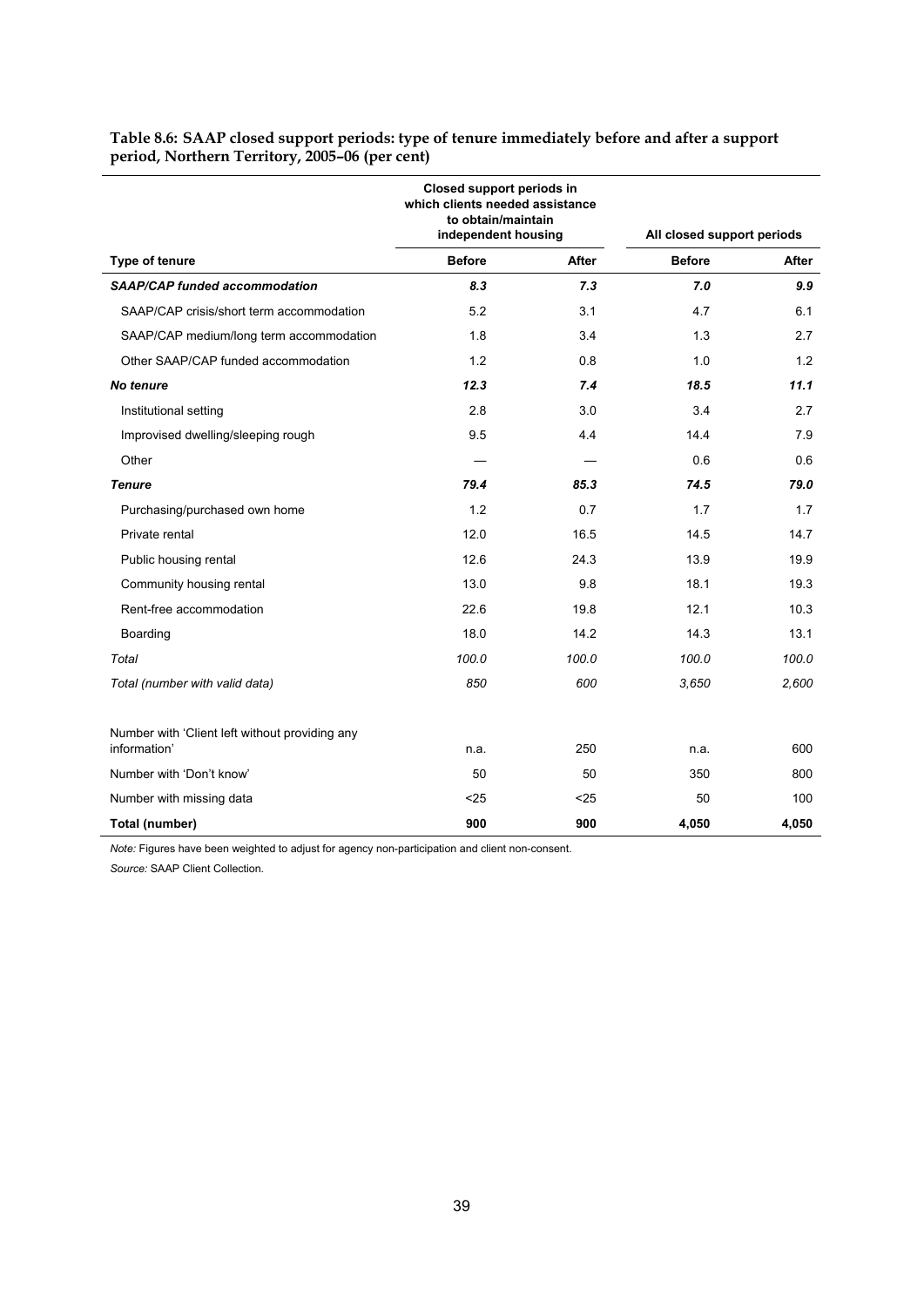|                                    | 1 day                    | $>1 - 7$ | $>1 - 4$            |                                                 |                     | $>4-13$ $>13-26$ $>26-52$                                 | >52                   |                      | Total                |
|------------------------------------|--------------------------|----------|---------------------|-------------------------------------------------|---------------------|-----------------------------------------------------------|-----------------------|----------------------|----------------------|
| Type of house/dwelling             | or less                  | days     |                     |                                                 |                     | weeks weeks weeks weeks                                   | weeks                 |                      | % Number             |
|                                    |                          |          |                     |                                                 |                     | All closed support periods                                |                       |                      |                      |
| Improvised dwelling/sleeping rough | 17.4                     | 10.4     | 6.6                 | 4.5                                             |                     | 4.0                                                       | 16.2                  | 9.2                  | 250                  |
| Improvised dwelling/car/tent/squat | 5.4                      | 5.6      | 4.2                 | 2.0                                             |                     | 4.0                                                       | 16.2                  | 4.5                  | 100                  |
| Street/park/in the open            | 12.0                     | 4.8      | 2.5                 | 2.4                                             |                     |                                                           |                       | 4.8                  | 150                  |
| House/dwelling                     | 78.7                     | 85.3     | 89.1                | 91.7                                            | 93.9                | $\sigma$ —                                                | $\omega_{\rm max}$    | 86.6                 | 2,350                |
| House/flat                         | 68.3                     | 70.0     | 70.7                | 71.2                                            | 81.3                | 84.0                                                      | 70.8                  | 71.2                 | 1,900                |
| Caravan                            | 1.1                      | 2.4      | 3.0                 | 1.6                                             |                     | $\sum_{i=1}^{n}$                                          |                       | 2.1                  | 50                   |
| Boarding/rooming house             | 5.4                      | 6.3      | 5.5                 | 7.6                                             |                     | $\overset{\text{\tiny{(}}{\ast}\text{)}}{--}$             |                       | 5.9                  | 150                  |
| Hostel/hotel/motel                 | 3.9                      | 6.7      | 9.9                 | 11.3                                            |                     | 4.9                                                       |                       | 7.4                  | 200                  |
| <b>Institutional setting</b>       | 3.9                      | 4.3      | 4.3                 | 3.8                                             | 6.1                 | $^{\prime\prime}$                                         | $\omega_{\text{max}}$ | 4.2                  | 100                  |
| Hospital                           | 1.0                      | 0.8      | 1.7                 | 1.1                                             |                     |                                                           |                       | 1.0                  | 50                   |
| Psychiatric institution            |                          | 0.4      |                     |                                                 |                     |                                                           |                       | 0.4                  | $25$                 |
| Prison/youth training centre       |                          |          | $(*)$               |                                                 |                     |                                                           |                       | 0.2                  | $25$                 |
| Other institutional setting        | 2.6                      | 3.1      | 2.3                 | 1.8                                             | 3.9                 | $\sum_{i=1}^{n}$                                          |                       | 2.6                  | 50                   |
| Total                              | 100.0                    | 100.0    | 100.0               | 100.0                                           | 100.0               | 100.0                                                     | 100.0                 | 100.0                | $\ddot{\phantom{1}}$ |
| Total (row %)                      | 19.6                     | 30.1     | 23.9                | 15.0                                            | 6.0                 | 3.4                                                       | 2.0                   | 100.0                | .,                   |
| Total (number)                     | 550                      | 800      | 650                 | 400                                             | 150                 | 100                                                       | 50                    | . .                  | 2,700                |
|                                    |                          |          |                     |                                                 |                     | Closed support periods in which clients were accommodated |                       |                      |                      |
| Improvised dwelling/sleeping rough | 22.3                     | 10.3     | 8.6                 | 5.2                                             |                     | $\overset{(*)}{-}$                                        | $\omega_{\rm{}}$      | 10.9                 | 200                  |
| Improvised dwelling/car/tent/squat | 6.1                      | 5.3      | 5.9                 | 2.8                                             |                     | $\binom{4}{1}$                                            |                       | 4.9                  | 100                  |
| Street/park/in the open            | 16.2                     | 5.0      | 2.7                 | 2.3                                             |                     |                                                           |                       | 5.9                  | 100                  |
| House/dwelling                     | 72.9                     | 84.9     | 84.7                | 89.8                                            | 92.8                | 96.4                                                      | 85.1                  | 83.8                 | 1,550                |
| House/flat                         | 61.4                     | 69.5     | 64.9                | 65.7                                            | 79.1                | 81.4                                                      | 70.8                  | 67.5                 | 1,250                |
| Caravan                            | $\overline{\phantom{0}}$ | 2.3      | 2.8                 | 1.7                                             |                     |                                                           |                       | 1.9                  | 50                   |
| Boarding/rooming house             | 6.9                      | 6.5      | 7.0                 | 10.2                                            |                     |                                                           |                       | 6.9                  | 150                  |
| Hostel/hotel/motel                 | 4.2                      | 6.6      | 10.1                | 12.1                                            | 5.5                 | 6.9                                                       | 14.2                  | 7.5                  | 150                  |
| <b>Institutional setting</b>       | 4.8                      | 4.9      | 6.7                 | $5.0\,$                                         | 7.2                 | $\overset{\circ}{-}$                                      | (2)                   | 5.3                  | 100                  |
| Hospital                           | $1.4$                    | 0.9      | 3.0                 | 2.2                                             |                     |                                                           |                       | 1.5                  | 50                   |
| Psychiatric institution            |                          | 0.5      |                     | $\left( ^{\ast }\right) _{\underline{\qquad }}$ |                     |                                                           |                       | 0.4                  | $25$                 |
| Prison/youth training centre       |                          |          | $\overset{(*)}{\_}$ |                                                 | $\overset{(*)}{\_}$ |                                                           |                       | 0.2                  | $25$                 |
| Other institutional setting        | 3.4                      | 3.5      | 3.1                 | $\overset{(*)}{\_}$                             | 3.8                 |                                                           |                       | 3.2                  | $50\,$               |
| Total                              | 100.0                    | 100.0    | 100.0               | 100.0                                           | 100.0               | 100.0                                                     | 100.0                 | 100.0                | $\epsilon$ .         |
| Total (row %)                      | 20.2                     | 37.8     | 19.7                | 11.3                                            | 5.6                 | 3.6                                                       | 1.8                   | 100.0                | $\epsilon$ .         |
| <b>Total (number)</b>              | 350                      | 700      | 350                 | 200                                             | 100                 | 50                                                        | ${\bf 50}$            | $\ddot{\phantom{a}}$ | 1,850                |

**Table 8.7: SAAP closed support periods: type of house/dwelling occupied after support by length of support, Northern Territory, 2005–06 (per cent)** 

*Notes* 

1. Number excluded due to errors and omissions (weighted): 1,353 closed support periods (including 'Don't know' and 'client left without providing any information'); 1,138 closed accommodated support periods (including 'Don't know' and 'client left without providing any information').

2. To ensure confidentiality some cells in this table have been removed or replaced with  $(')$ —'. While these cases are not presented separately, they are included in the total.

3. Figures have been weighted to adjust for agency non-participation and client non-consent.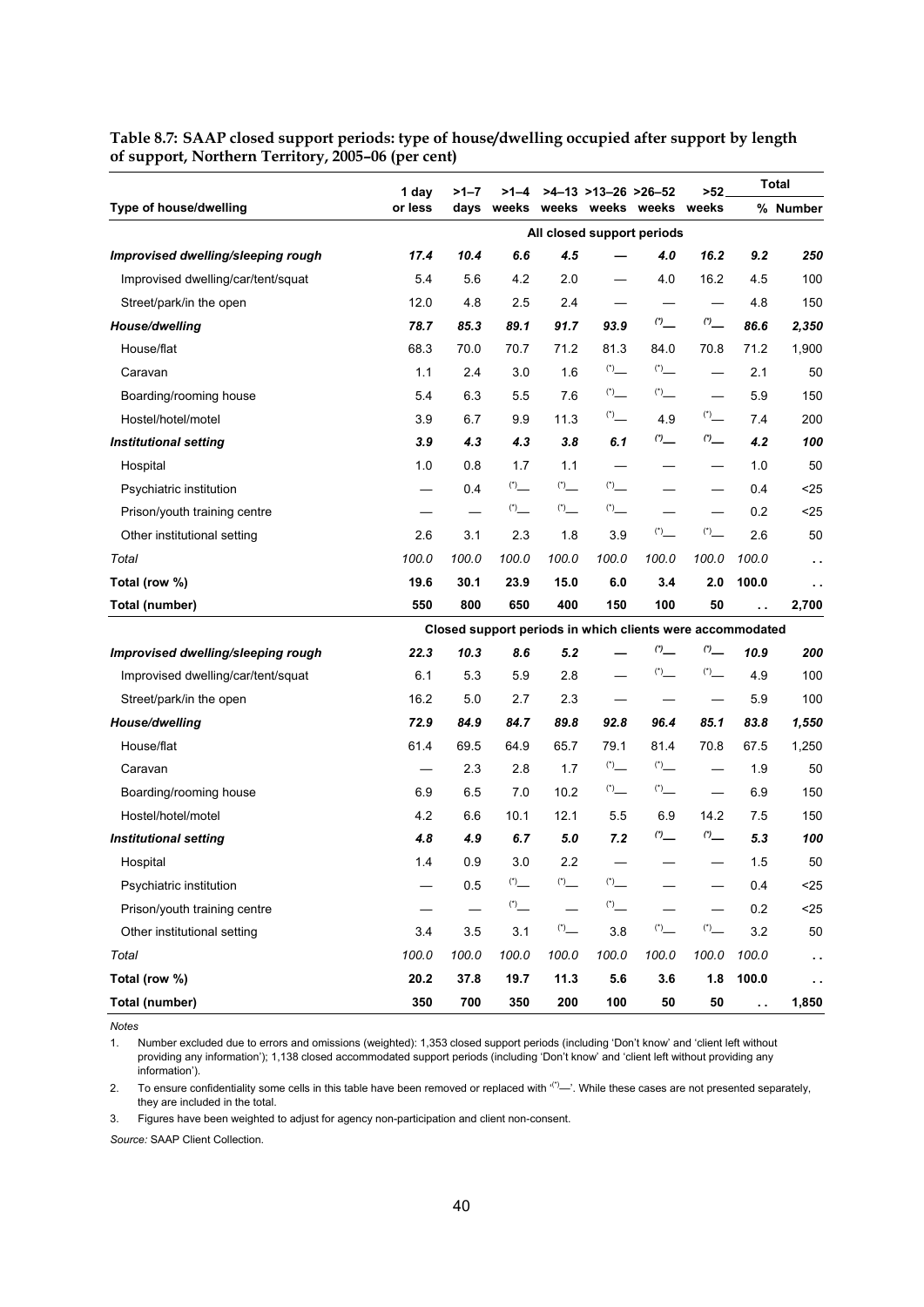**Table 8.8: SAAP closed support periods: type of tenure after support by length of support, Northern Territory, 2005–06 (per cent)** 

|                                          | 1 day              | $>1 - 7$ | $>1 - 4$      |                | $>4-13$ $>13-26$ $>26-52$ |                            | >52                                                       |                      | Total    |
|------------------------------------------|--------------------|----------|---------------|----------------|---------------------------|----------------------------|-----------------------------------------------------------|----------------------|----------|
| Type of tenure                           | or less            | days     | weeks         |                |                           | weeks weeks weeks weeks    |                                                           |                      | % Number |
|                                          |                    |          |               |                |                           | All closed support periods |                                                           |                      |          |
| <b>SAAP/CAP funded accommodation</b>     | 11.2               | 10.2     | 9.3           | 9.1            | $\omega_{\rm{}}$          | 6.2                        | 4.2                                                       | 9.9                  | 250      |
| SAAP/CAP crisis/short term accommodation | 8.2                | 7.6      | 4.5           | 4.9            | 4.4                       |                            |                                                           | 6.1                  | 150      |
| SAAP/CAP medium/long term accommodation  | 2.2                | 1.4      | 2.9           | 3.3            | 8.0                       |                            | $\overset{(*)}{-}$                                        | 2.7                  | 50       |
| Other SAAP/CAP funded accommodation      | 0.8                | 1.2      | 1.9           | 0.9            |                           |                            |                                                           | 1.2                  | 50       |
| No tenure                                | 19.4               | 12.3     | 8.8           | 5.5            | $\omega_{\rm max}$        | $\omega$                   | $\overset{(*)}{=}$                                        | 11.1                 | 300      |
| Institutional setting                    | 3.3                | 2.6      | 2.6           | 1.8            |                           |                            |                                                           | 2.7                  | 50       |
| Improvised dwelling/sleeping rough       | 16.1               | 8.4      | 5.6           | 3.4            |                           | $\overset{(*)}{=}$         | $\overset{(*)}{=}$                                        | 7.9                  | 200      |
| Other                                    |                    | 1.3      | 0.6           |                |                           |                            |                                                           | 0.6                  | $25$     |
| <b>Tenure</b>                            | 69.4               | 77.5     | 81.9          | 85.4           | 82.9                      | (2)                        | (2)                                                       | 79.0                 | 2,050    |
| Purchasing/purchased own home            | 0.8                | 1.1      | 1.6           | 3.4            | 3.2                       | 4.2                        |                                                           | 1.7                  | 50       |
| Private rental                           | 7.6                | 8.5      | 18.6          | 24.3           | 24.0                      | 20.6                       | 15.9                                                      | 14.7                 | 400      |
| Public housing rental                    | 14.8               | 17.9     | 25.9          | 16.0           | 25.9                      | 28.4                       | 21.1                                                      | 19.9                 | 500      |
| Community housing rental                 | 26.9               | 31.1     | 13.4          | 7.8            | 4.5                       | 4.2                        | $\qquad \qquad \longleftarrow$                            | 19.3                 | 500      |
| Rent-free accommodation                  | 9.6                | 9.9      | 8.0           | 11.6           | 5.7                       | 21.5                       | 34.0                                                      | 10.3                 | 250      |
| Boarding                                 | 9.8                | 8.9      | 14.4          | 22.2           | 19.7                      |                            |                                                           | 13.1                 | 350      |
| Total                                    | 100.0              | 100.0    | 100.0         | 100.0          | 100.0                     | 100.0                      | 100.0                                                     | 100.0                | ٠.       |
| Total (row %)                            | 19.6               | 29.6     | 24.0          | 15.1           | 6.1                       | 3.6                        | 2.0                                                       | 100.0                | ٠.       |
| Total (number)                           | 500                | 750      | 600           | 400            | 150                       | 100                        | 50                                                        | μ.                   | 2,600    |
|                                          |                    |          |               |                |                           |                            | Closed support periods in which clients were accommodated |                      |          |
| <b>SAAP/CAP funded accommodation</b>     | $\sigma$           | 10.9     | 11.8          | 11.6           | ு__                       | 8.8                        | $\sigma_{\rm{}}$                                          | 11.8                 | 200      |
| SAAP/CAP crisis/short term accommodation | 9.2                | 8.1      | 6.0           | 4.0            | 4.4                       |                            | $\overset{(*)}{=}$                                        | 7.0                  | 100      |
| SAAP/CAP medium/long term accommodation  | 2.4                | 1.6      | 3.0           | 5.8            | 12.3                      |                            |                                                           | 3.3                  | 50       |
| Other SAAP/CAP funded accommodation      |                    | 1.2      | 2.8           | 1.8            |                           |                            |                                                           | 1.5                  | 50       |
| No tenure                                | 25.5               | 13.3     | $\omega_{--}$ | (2)            | $\omega_{-}$              | 1.9                        | 15.0                                                      | 14.7                 | 250      |
| Institutional setting                    | 4.0                | 2.6      | 4.7           | 3.0            |                           |                            |                                                           | 3.5                  | 50       |
| Improvised dwelling/sleeping rough       | 21.5               | 9.3      | 9.0           | 5.4            |                           |                            |                                                           | 10.4                 | 200      |
| Other                                    |                    | 1.5      |               | $(*)$          |                           |                            |                                                           | 0.8                  | $25$     |
| <b>Tenure</b>                            | $\omega$           | 75.7     | $\frac{1}{2}$ | (2)            | $\omega_{\rm max}$        | 89.3                       | $\omega$                                                  | 73.5                 | 1,300    |
| Purchasing/purchased own home            | $\overset{(*)}{=}$ | 1.3      |               | $\binom{4}{1}$ |                           |                            |                                                           | 0.8                  | $25$     |
| Private rental                           | 4.0                | 8.0      | 14.0          | 24.1           | 22.9                      | 25.5                       | 22.4                                                      | 12.0                 | 200      |
| Public housing rental                    | 14.0               | 16.1     | 9.5           | 13.2           | 28.7                      | 32.3                       | 26.5                                                      | 15.6                 | 250      |
| Community housing rental                 | 26.5               | 32.1     | 21.7          | $9.9\,$        | $\overset{(*)}-$          | $\overset{(*)}{\_}$        |                                                           | 23.0                 | 400      |
| Rent-free accommodation                  | 10.4               | 9.7      | 12.0          | 8.7            | 6.4                       | 10.3                       | 22.3                                                      | 10.2                 | 200      |
| Boarding                                 | 6.5                | 8.6      | 15.2          | 22.8           | 15.8                      |                            | $\left( ^{\ast }\right) _{\underline{\qquad }}$           | 11.8                 | 200      |
| Total                                    | 100.0              | 100.0    | 100.0         | 100.0          | 100.0                     | 100.0                      | 100.0                                                     | 100.0                | ٠,       |
| Total (row %)                            | 20.0               | 37.6     | 19.7          | 11.3           | 5.8                       | 3.7                        | 1.8                                                       | 100.0                | $\sim$   |
| Total (number)                           | 350                | 650      | 350           | 200            | 100                       | 50                         | 50                                                        | $\ddot{\phantom{1}}$ | 1,750    |

*Notes* 

1. Number excluded due to errors and omissions (weighted): 1,465 closed support periods (including 'Don't know' and 'client left without providing any information'); 1,221 closed accommodated support periods (including 'Don't know' and 'client left without providing any information').

2. To ensure confidentiality some cells in this table have been removed or replaced with  $\binom{n}{k}$ . While these cases are not presented separately, they are included in the total.

3. Figures have been weighted to adjust for agency non-participation and client non-consent.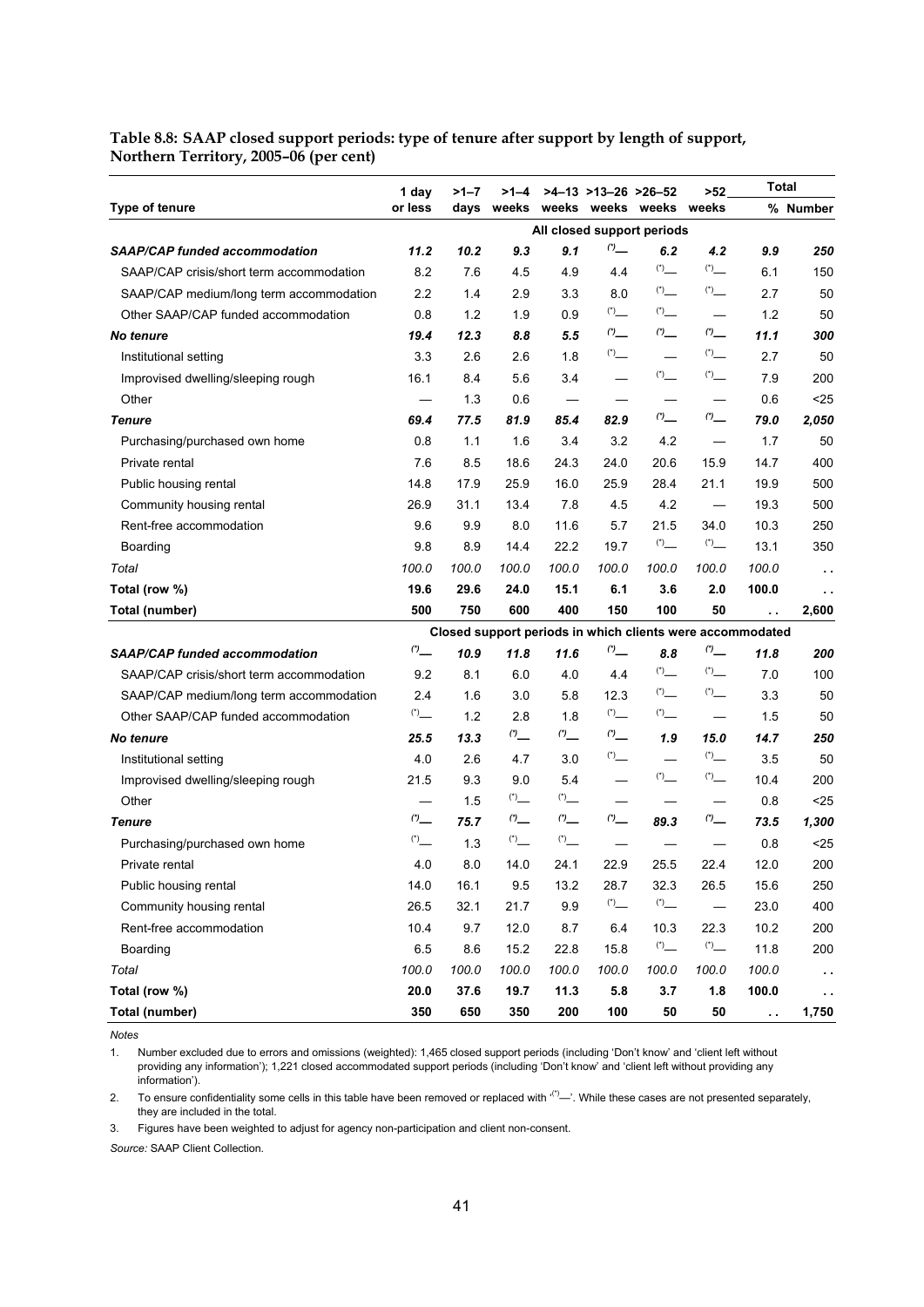| Living situation                               | <b>Before</b> | <b>After</b> |
|------------------------------------------------|---------------|--------------|
| With both parents                              | 2.1           | 2.2          |
| With one parent and parent's spouse/partner    | 1.3           | 0.9          |
| With one parent                                | 2.8           | 2.6          |
| With foster family                             | 0.5           | 0.5          |
| With relatives/friends temporary               | 20.8          | 19.8         |
| With relatives/friends long-term               | 10.1          | 12.3         |
| With spouse/partner                            | 13.0          | 6.4          |
| With spouse/partner and child(ren)             | 13.7          | 8.1          |
| Alone                                          | 17.8          | 19.6         |
| Alone with child(ren)                          | 8.7           | 15.9         |
| With other unrelated persons                   | 7.8           | 9.8          |
| Other                                          | 1.4           | 1.9          |
| Total                                          | 100.0         | 100.0        |
| Total (number with valid data)                 | 3,900         | 2,950        |
|                                                |               |              |
| Number with 'Client left without providing any |               |              |
| information'                                   | n.a.          | 550          |
| Number with 'Don't know'                       | 100           | 550          |
| Number with missing data                       | < 25          | 50           |
| Total (number)                                 | 4,050         | 4,050        |

#### **Table 8.9: SAAP closed support periods: living situation immediately before and after a support period, Northern Territory, 2005–06 (per cent)**

*Note:* Figures have been weighted to adjust for agency non-participation and client non-consent.